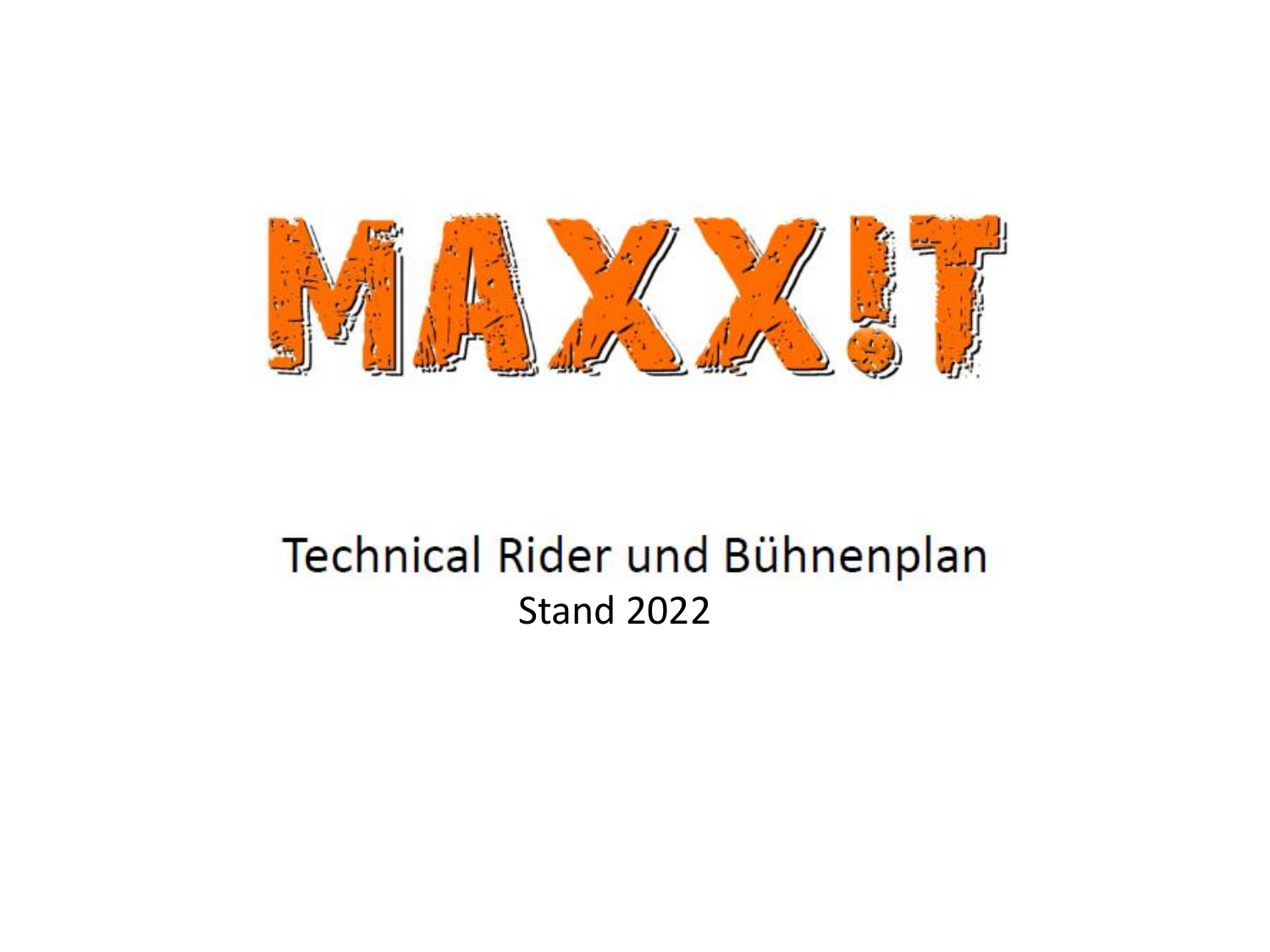## MAXX!T - Technical Rider und Bühnenplan

Sie als Veranstalter und wir als Band haben den Anspruch und den Wunsch, dass unsere gemeinsame Veranstaltung ein maximaler Erfolg wird. Die nachfolgenden Informationen bilden die Grundlage für einen technisch reibungslos funktionierenden Ablauf und erhöhen die Chance, dass es ein erfolgreicher Auftritt wird – unabhängig von Anlass und Rahmen!

Wir beschreiben mit diesem Dokument die technischen und bühnenbaulichen Anforderungen, welche mindestens erforderlich sind, um der Band einen Auftritt zu ermöglichen. Gleichzeitig zeigt es das Equipment auf, welches seitens der Band gestellt und in jedem Fall benötigt wird.

Sonderanforderungen bitten wir unbedingt rechtzeitig mit uns abzustimmen.

Sollte es bzgl. der Angaben und Anforderungen Unklarheiten geben, bitten wir rechtzeitig im Vorfeld eines Auftritts um Klärung. Für Rückfragen stehen wir jederzeit in gemeinsamem wie eigenem Interesse zur Verfügung:

Andi Heuer andi@maxxit-band.de  $+49(0)171 - 2048737$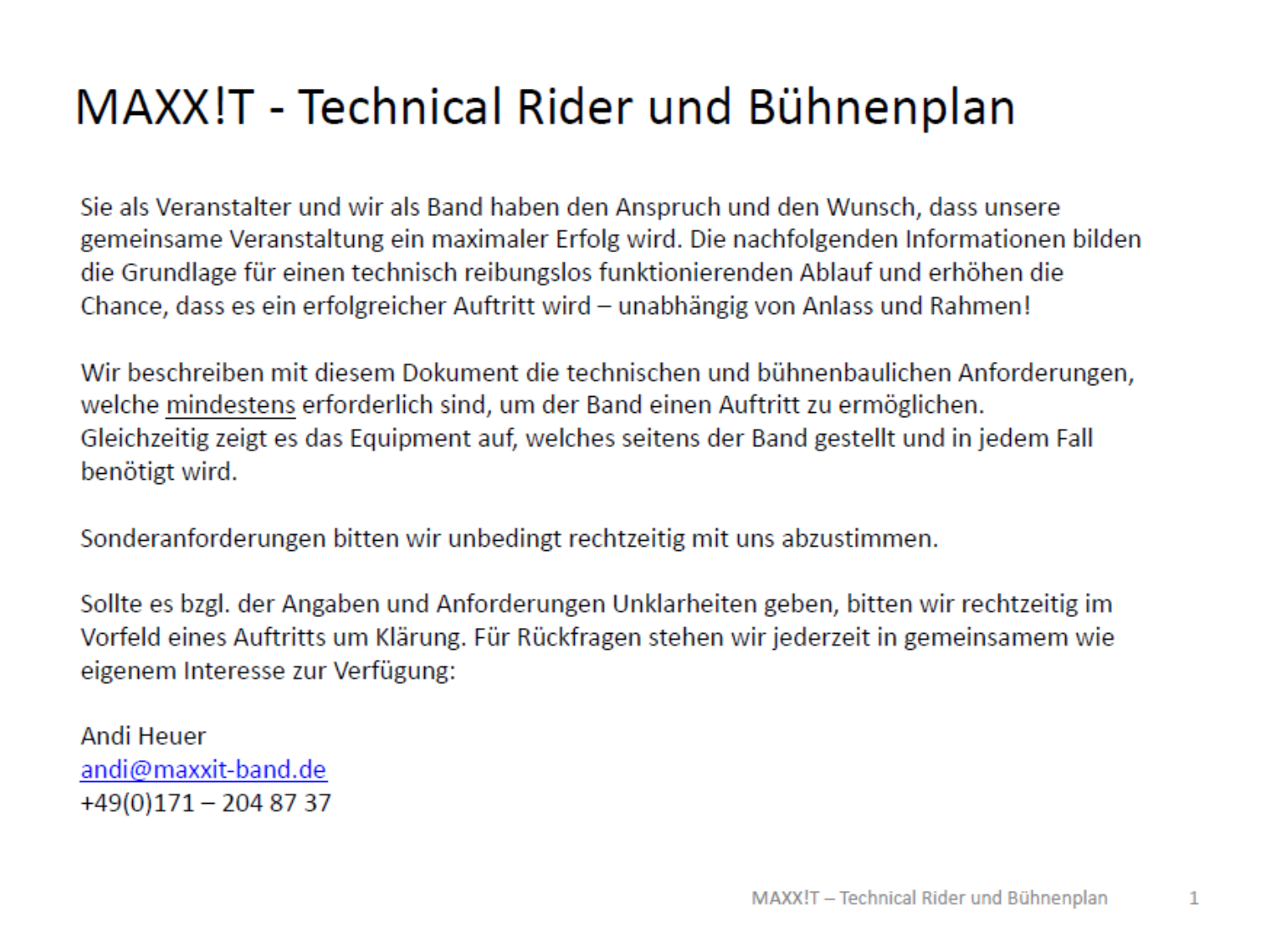|                              |                         | Kanal Input           | <b>Kommentar</b>                  | Pan |
|------------------------------|-------------------------|-----------------------|-----------------------------------|-----|
| <b>PEARL</b><br><b>MIMIC</b> | $\mathbf{1}$            | <b>Kick</b>           | Linesignal pur                    |     |
|                              | $\overline{2}$          | <b>Snare</b>          | Linesignal pur                    |     |
|                              | 3                       | <b>HiHat</b>          | Linesignal pur                    |     |
|                              | 4                       | <b>Ride</b>           | Linesignal pur                    |     |
|                              | 5                       | <b>Toms li</b>        | Linesignal pur                    |     |
| <b>Drum</b><br><b>Modul</b>  | 6                       | <b>Toms re</b>        | Linesignal pur                    |     |
|                              | $\overline{\mathbf{z}}$ | <b>Overhead li</b>    | Linesignal pur                    |     |
|                              | 8                       | <b>Overhead re</b>    | Linesignal pur                    |     |
|                              | 9                       | <b>Drums Summe li</b> | Linesignal mit Effekt             |     |
|                              | 10                      | <b>Drums Summe re</b> | Linesignal mit Effekt             |     |
| <b>X32</b><br><b>Rack</b>    | 11                      | <b>Backings li</b>    | Linesignal                        |     |
|                              | 12                      | <b>Backings re</b>    | Linesignal                        |     |
|                              | 13                      | Keyboard li           | Linesignal Submix aller Keyboards |     |
|                              | 14                      | Keyboard re           | Linesignal Submix aller Keyboards |     |
|                              | 15                      | Click + Countin       | nur Monitor (nicht über FOH)      |     |
| <b>TC Helicon</b>            | 16                      | <b>Vocals Andi</b>    | Linesignal mit Effekt             |     |
| <b>TC Helicon</b>            | 17                      | <b>Vocals Thomas</b>  | Linesignal mit Effekt             |     |
| <b>TC Helicon</b>            | 18                      | <b>Vocals Indra</b>   | Linesignal mit Effekt             |     |
| <b>Kemper</b>                | 19                      | Guitar li             | Linesignal mit Effekt             |     |
|                              | 20                      | <b>Guitar re</b>      | Linesignal mit Effekt             |     |
|                              | 21                      | <b>Bass</b>           | Linesignal mit Effekt             |     |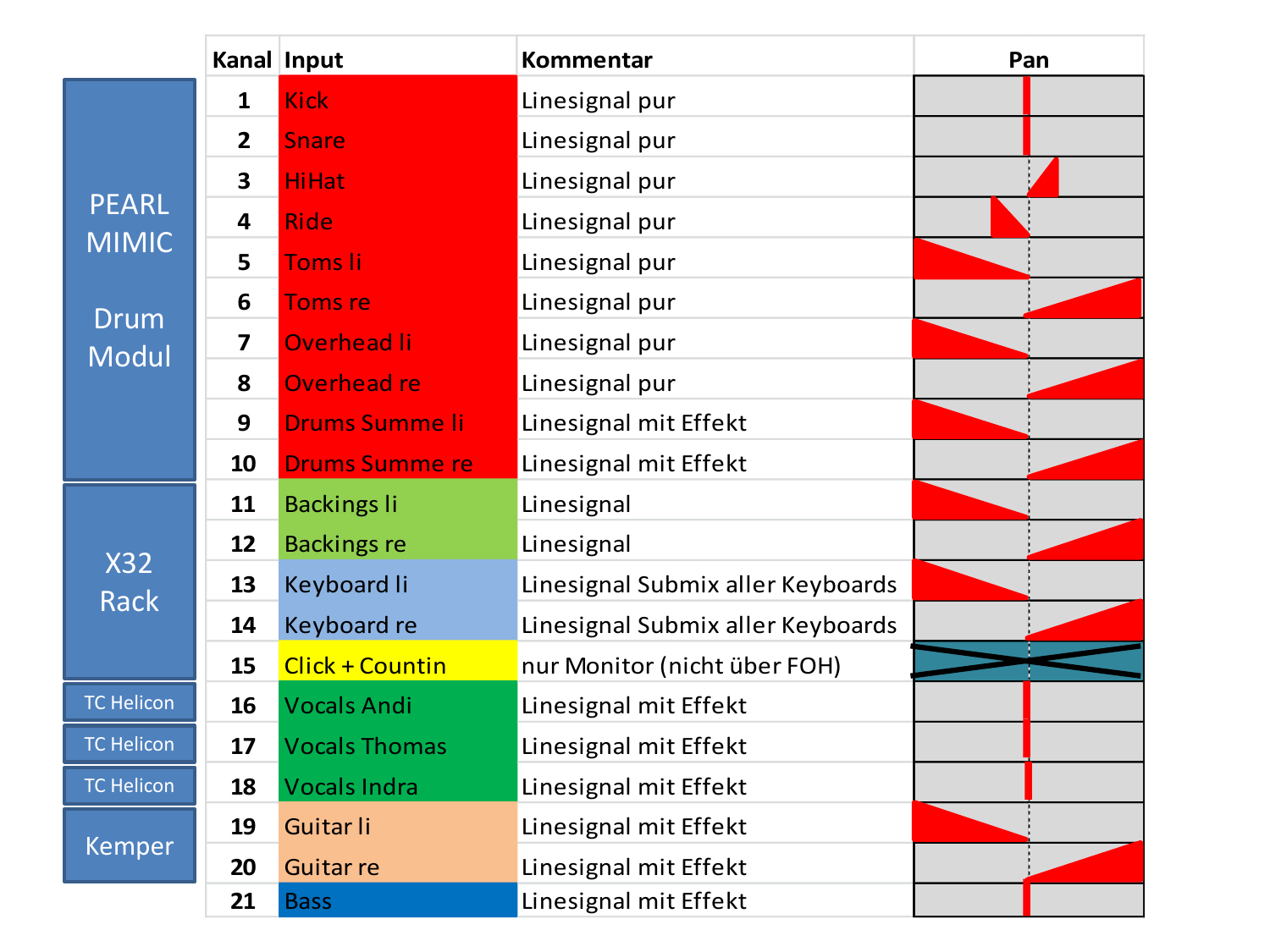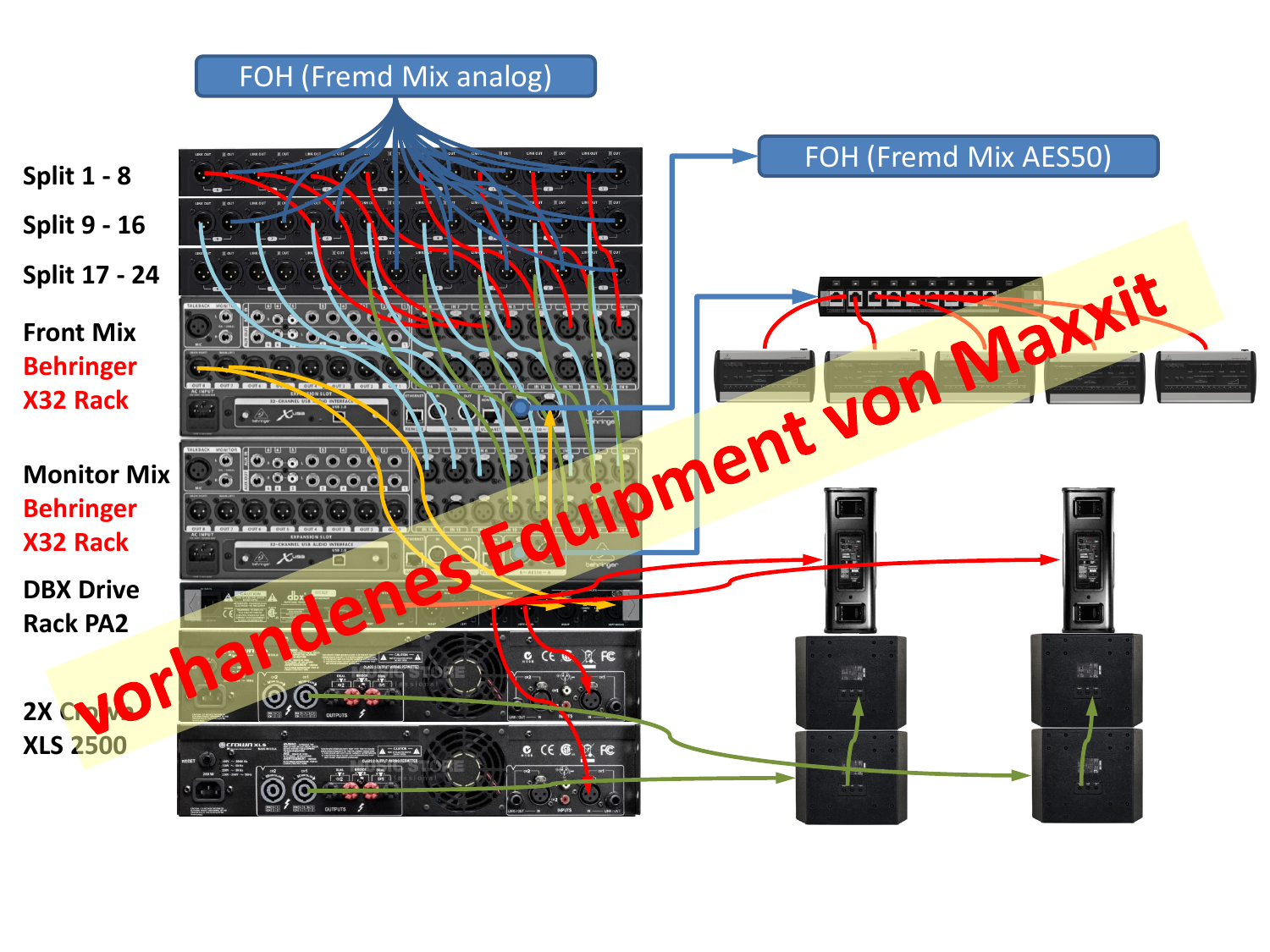## Signale FOH, Monitor, Schlagzeug und Gesang (Erläuterung zu den Seiten 3 und 4)

- Das Signal für den FOH gibt es entweder über einen analogen Splitter oder ٠ vorzugsweise über eine AES50 Verbindung.
- Der Monitormix kommt komplett von uns. ۰
- Die Drums haben 8 Einzelausgänge ("trocken") sowie eine Stereosumme mit ٠ Effekten. Die Summe steht dabei deutlich im Vordergrund, die Einzelausgänge sind als Zuspieler gedacht und sind im Mischverhältnis gegenüber der Stereosumme leiser.
- Alle 3 Vocals sind bereits mit Effekten versehen und stehen als Line-Signal an. ٠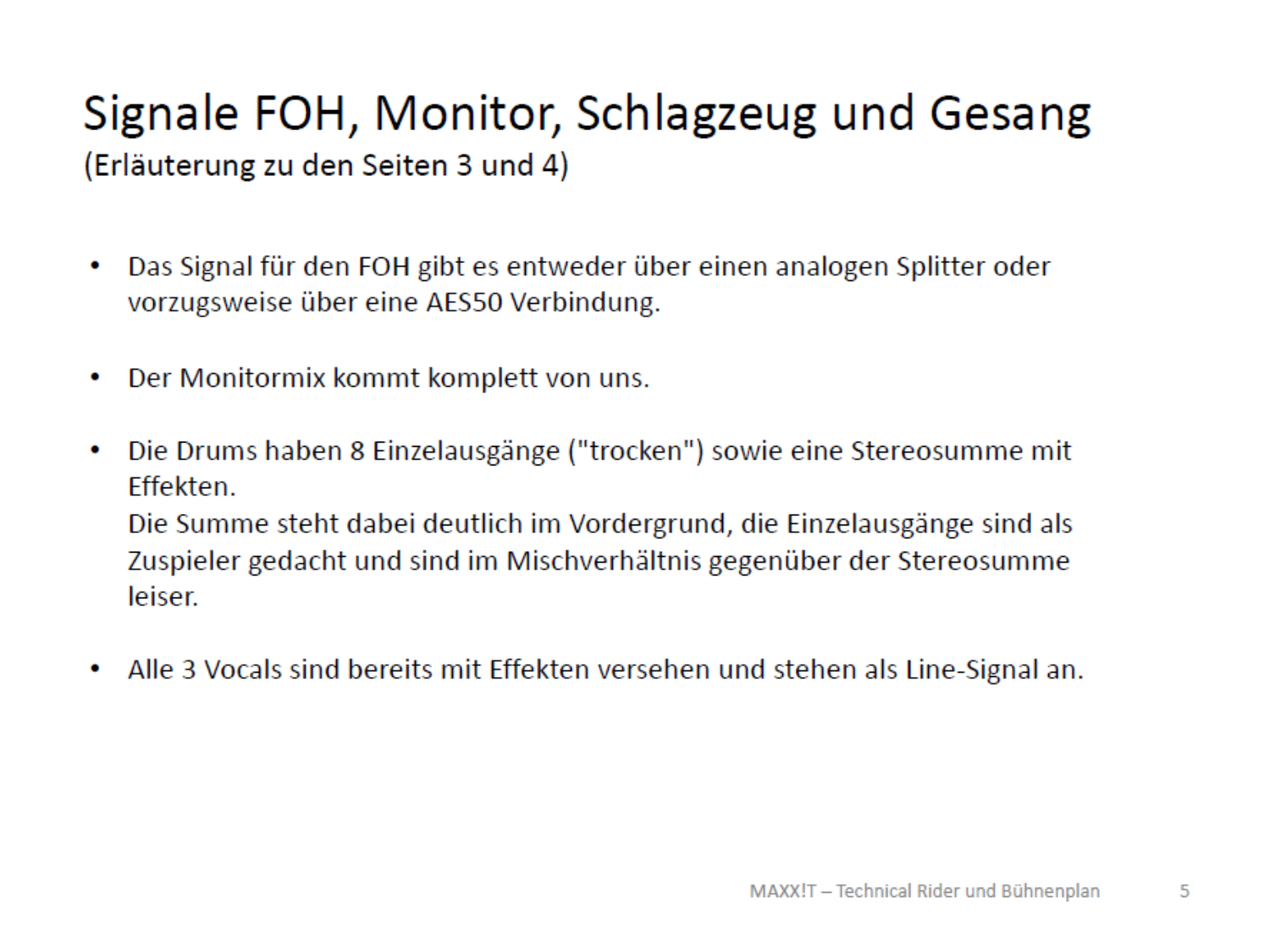